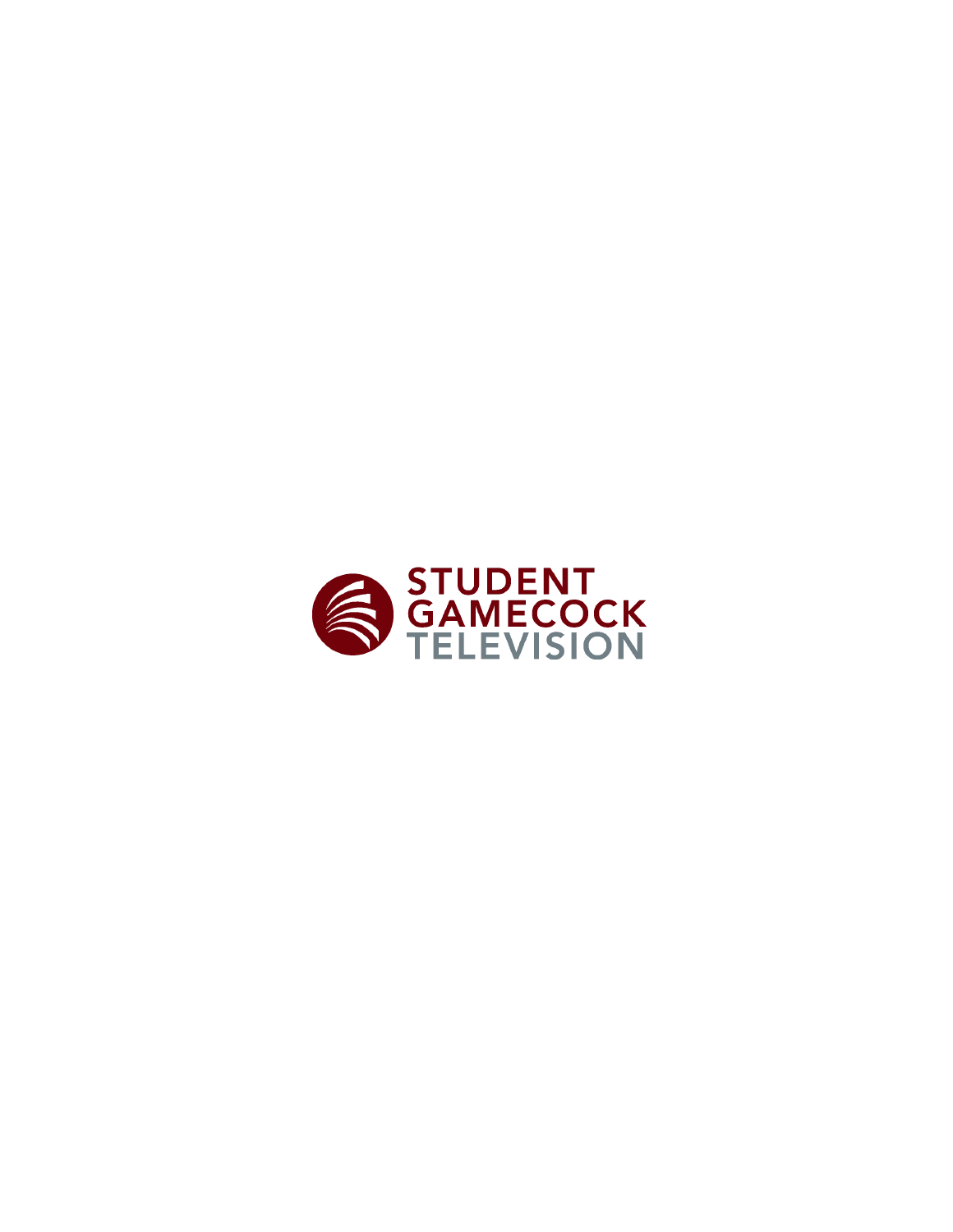# WHO WE ARE INFORMATIVE AND ENTERTAINING

## OUR STORY

STUDENT GAMECOCK TELEVISION (REFERRED TO BY ITS FULL NAME AND "SGTV") WAS FOUNDED IN THE FALL OF 2006 AS STUDENT GOVERNMENT TELEVISION. IN APRIL 2007, THE ORGANIZATION WAS RELEASED TO THE DEPARTMENT OF STUDENT MEDIA, NOW KNOWN AS GARNET MEDIA GROUP, WHICH ALSO OPERATES THE DAILY GAMECOCK, GARNET & BLACK MAGAZINE AND WUSC-FM. SGTV AIRS ON CAMPUS ON CHANNEL 4.1 AND OFF CAMPUS ONLINE.

## PURPOSE

THE PURPOSE OF STUDENT GAMECOCK TELEVISION IS TO TELL STORIES, BOTH CREATIVE AND FACTUAL. SIMULTANEOUSLY, WE PROVIDE A PROFESSIONAL ENVIRONMENT FOR COL-LEGE STUDENTS TO GAIN EXPERIENCE IN THEIR FUTURE CAREER FIELDS.

## POSITION

TAKEN FROM THE GARNET MEDIA GROUP STYLE GUIDE

### ENGAGEMENT AND RECRUITMENT TARGETS

GARNET MEDIA GROUP IS A PARTNERSHIP OF STUDENT MEDIA ORGANIZATIONS THAT PRO-VIDES STUDENT-GENERATED INFORMATION AND ENTERTAINMENT TO FACULTY, STAFF, STU-DENTS, AND FAMILIES OF STUDENTS AT THE UNIVERSITY OF SOUTH CAROLINA WHO WANT TO STAY UPDATED ON CAMPUS AND LOCAL NEWS AND ENTERTAINMENT. GARNET MEDIA GROUP ALSO PRESENTS OPPORTUNITIES TO ENHANCE AND APPLY KNOWL-EDGE GAINED IN THE CLASSROOM FOR STUDENTS AT THE UNIVERSITY OF SOUTH CAROLINA WHO WANT TO GAIN PRACTICAL JOURNALISTIC OR CREATIVE EXPERIENCE.

#### **COMPETITION**

GARNET MEDIA GROUP IS COMPETITIVE WITH JOURNALISM AND ENTERTAINMENT OUT-LETS WHO HAVE A SIMILAR GOAL OF SHARING LOCAL NEWS AND NATIONALLY-RELEASED ENTERTAINMENT TO STUDENTS, FACULTY, AND STAFF. THESE INCLUDE COLUMBIA-BASED NEWSPAPER, RADIO, AND TELEVISION OUTLETS. IN COMPARISON, STUDENT MEDIA OUTLETS TEND TO COVER CAMPUS EVENTS MORE EXTENSIVELY AND ON A MORE COMPREHENSIVE SCALE, AND ENTERTAINMENT PROGRAMMING FILLS A NEED FOR ARTISTIC CONTENT THAT IS LOCAL, NICHE, AND RELEVANT TO THE CAROLINA COMMUNITY. WE ARE SITUATED ON THE FRONTIERS OF STORYTELLING, EXPLORING EMERGING FORMS OF MEDIA LIKE INTERACTIVE GRAPHICS AND PODCASTING.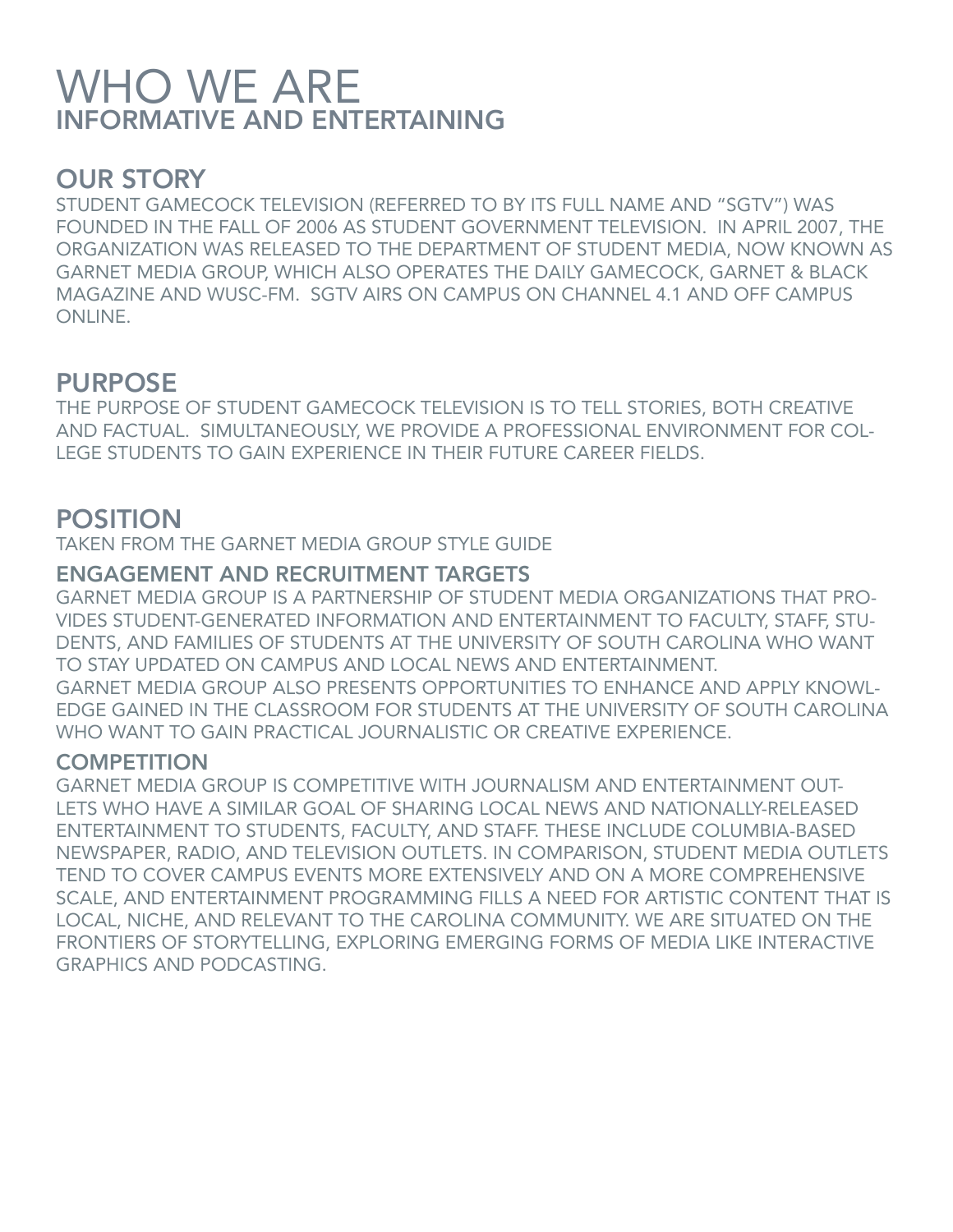## **PERSONALITY**

TAKEN FROM THE GARNET MEDIA GROUP STYLE GUIDE

#### ENGAGING

WE DIRECTLY DEAL WITH THE EVENTS AND CULTURAL TASTES OF THE CAROLINA COMMUNI-TY BY IDENTIFYING WHAT MATTERS TO FACULTY, STAFF, STUDENTS, AND THEIR FAMILIES.

#### ETHICAL

WE CONDUCT OUR OPERATIONS PROFESSIONALLY AND ACCORDING TO THE BOARD OF TRUSTEES STATEMENT OF PRINCIPLES AND THE CANONS OF JOURNALISM.

#### VOICE OF THE COMMUNITY

WE REPRESENT THE DIVERSE OPINIONS, TASTES, AND VALUES OF THE CAROLINA COMMUNI-TY AND SERVE AS A PLATFORM TO EXPRESS THEM FAIRLY.

#### BOUNDARY-PUSHING

WE EXPLORE THE EVOLVING FRONTIERS OF MEDIA PRODUCTION BY EXPLORING COLLABO-RATIVE, MULTIMEDIA FORMS OF JOURNALISM AND ENTERTAINMENT. WE UPHOLD THE TE-NETS OF HONESTY, TRANSPARENCY, AND ACCOUNTABILITY, AND CONFRONT BARRIERS TO THESE VALUES ON CAMPUS AND THE LOCAL AREA.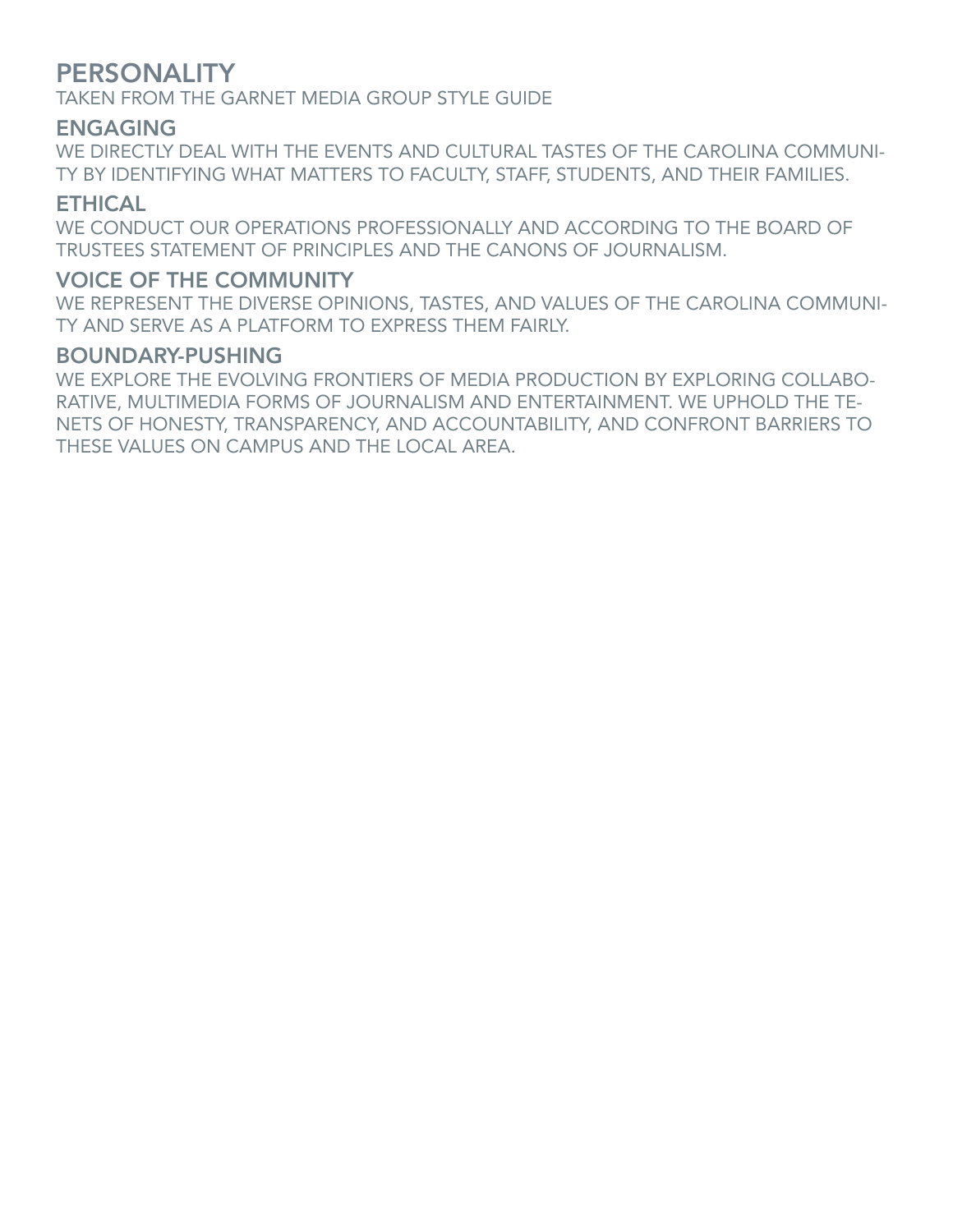

**STUDENT GAMECOCK TELEVISION** 

PRIMARY ICON



## WHAT TO USE WHEN

FORMAL - ALL OFFICIAL LETTERHEAD - EMAIL SIGNATURES

PRIMARY

**ICON** - SOCIAL MEDIA PROFILE PIC-TURES

THE ABOVE GUIDELINES ARE NOT FLEXIBLE. BESIDES THESE GUIDELINES, THE USE OF THE LOGO IS UP TO THE INDIVIDUAL. THE FORMER SGTV LOGO SHOULD NEVER BE USED UNLESS TO SHOW A PROGRESSION OF THE STATION THROUGH TIME.

## SIZING, COLORING AND TYPOGRAPHY

THE SGTV LOGO SHOULD NOT BE MADE TOO SMALL THAT IT IS NOT LEGIBLE OR TOO BIG THAT IT APPEARS BLURRY. THE LOGO SHOULD NOT BE USED ON A GARNET (#73000a) BACK-GROUND OR SLATE GREY (# 707f86) BACKGROUND. IF THERE IS NO OTHER OPTION THAN A GARNET BACKGROUND, USE THE ALTERNATE ICON SHOWN BELOW. THE TYPE IN THE SGTV LOGO IS AVENIR HEAVY.

## ALTERNATE ICON

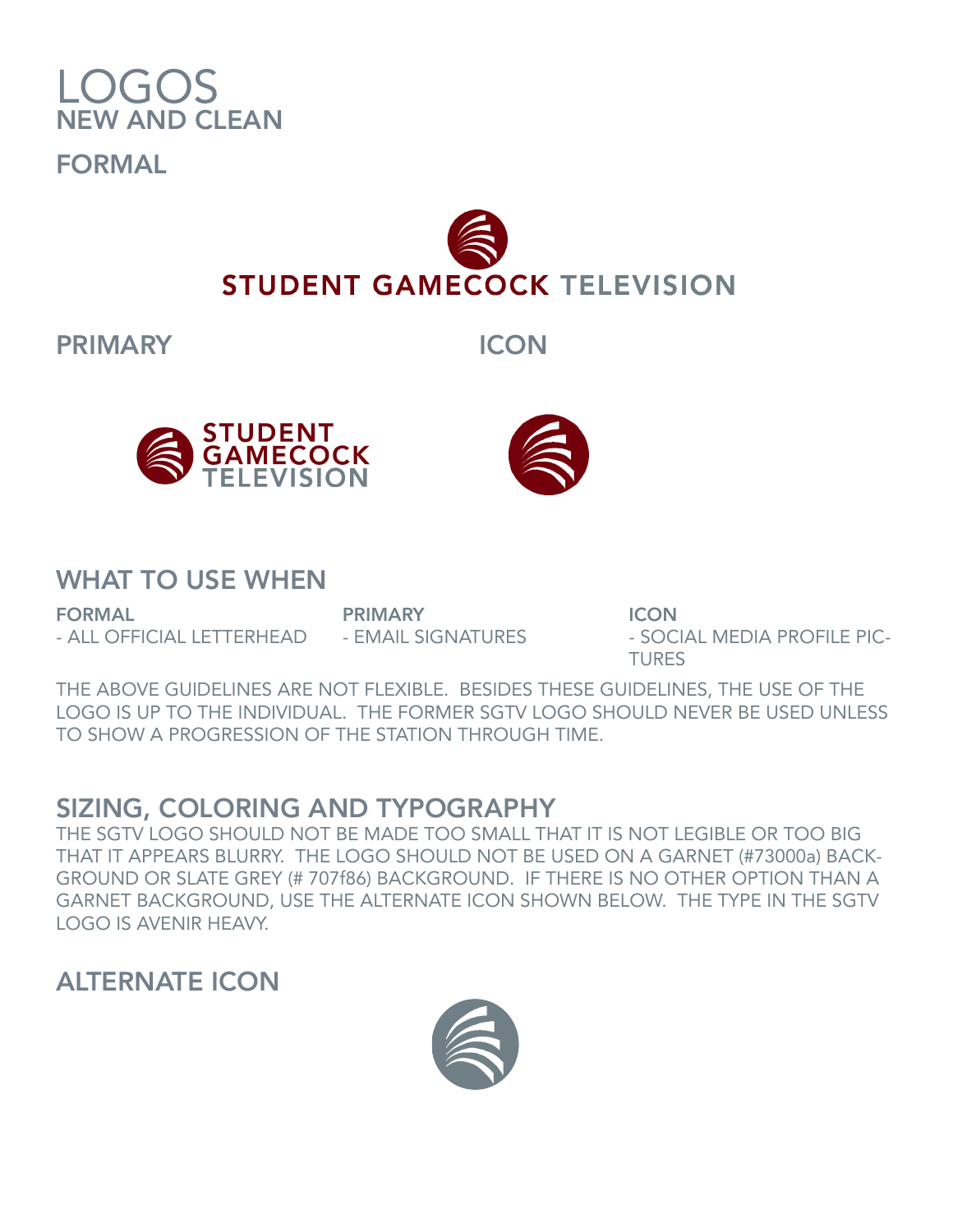

THE ICON OF SGTV'S LOGO IS TAKEN FROM THE PALMETTO TREE IN THE LOGO OF THE UNIVERSITY OF SOUTH CAROLINA. THE FIVE BRANCHES OF THE TREE SYMBOLIZE THE FIVE BRANCHES OF SGTV. THEY ALL STEM FROM A SIMILAR PLACE BUT ARE RESPONSIBLE FOR CREATING FIVE DISTINCT FORMS OF INFORMATION AND/OR ENTERTAINMENT.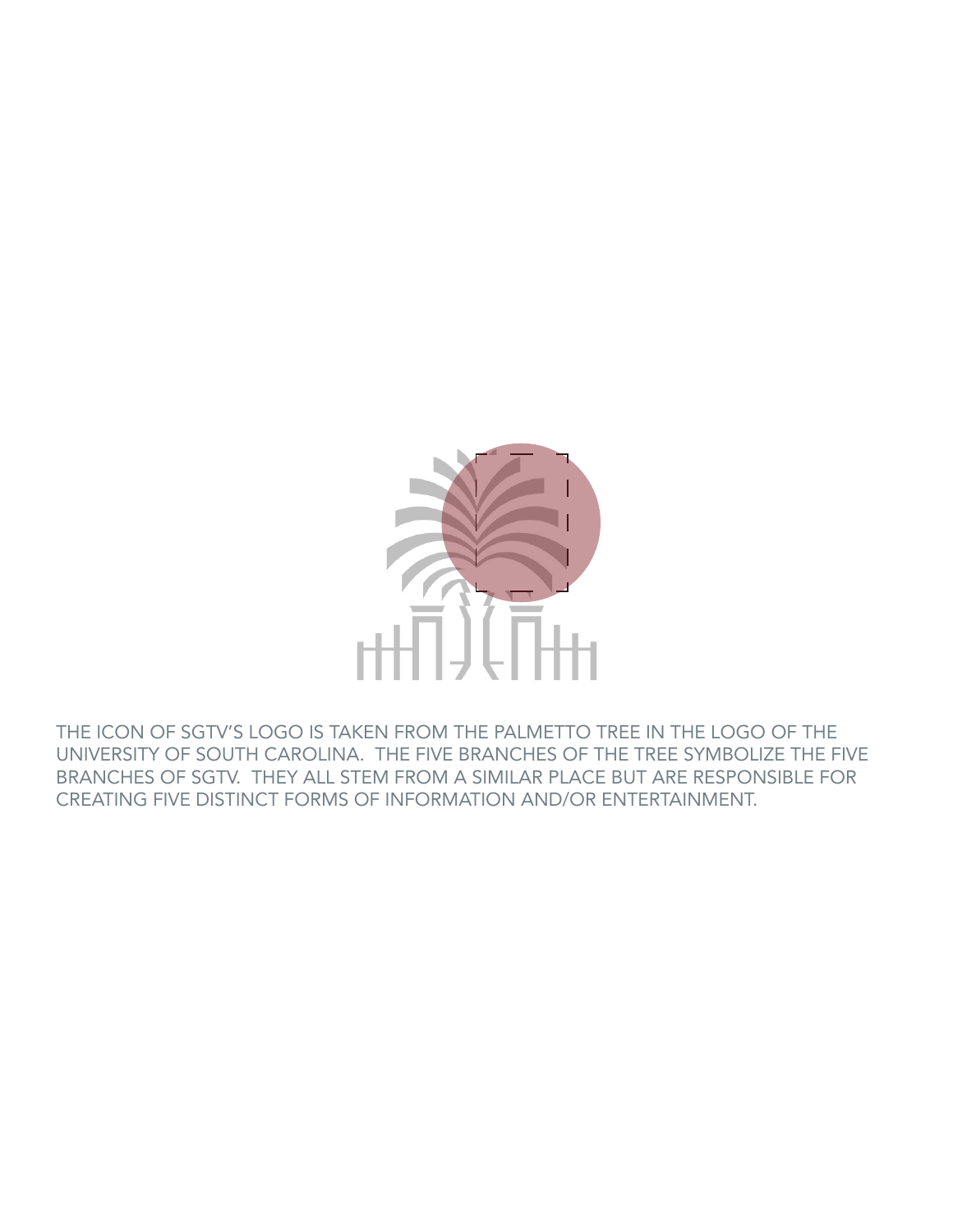# SHOW BRANDING CONSISTENT AND UNIFORM

## CAPITAL CITY SPORTS

CAPITAL CITY SPORTS IS RESPONSIBLE FOR THE SPORTS COVERAGE AR SGTV. THE PALMET-TO TREE AND STATE HOUSE CAN BE USED SEPARATE FROM THE FULL LOGO. CAPITAL CITY SPORTS CAN ALSO BE REFERRED TO AS "CCS."

## CAROLINA TONIGHT

CAROLINA TONIGHT IS THE LIVE SKETCH COMEDY PROGRAM AT SGTV. CAROLINA TONIGHT DOES NOT HAVE A FORMAL ICON, BUT A WHITE "C" AND "T" CAN BE USED IN A GARNET CIRCLE WHEN NEEDED. CAROLINA TONIGHT CAN ALSO BE REFERRED TO AS "CT."

## SGTV NEWS 4

SGTV NEWS 4 IS RESPONSIBLE FOR THE NEWS COVERAGE AT SGTV. THE ICON OF THE SGTV NEWS 4 LOGO CAN BE USED SEPARATE FROM THE FULL LOGO. SGTV NEWS 4 CAN ALSO BE REFERRED TO AS "NEWS 4."

## TALK OF THE TOWN

TALK OF THE TOWN IS RESPONSIBLE FOR THE ENTERTAINMENT NEWS AT SGTV. THE ICON OF TALK OF THE TOWN IS RARELY USED AND STILL BEING DEVELOPED. TALK OF THE TOWN CAN ALSO BE REFERRED TO AS "TOTT," BUT NEVER "ToTT."

## 1080C PRODUCTIONS

1080C PRODUCTIONS IS RESPONSIBLE FOR THE SHORT FILM PRODUCTION AT SGTV. THE ICON OF THE 1080C LOGO CAN BE USED SEPARATE FROM THE FULL LOGO. 1080C PRODUC-TIONS CAN BE REFERRED TO AS "1080C" BUT NEVER "1080c."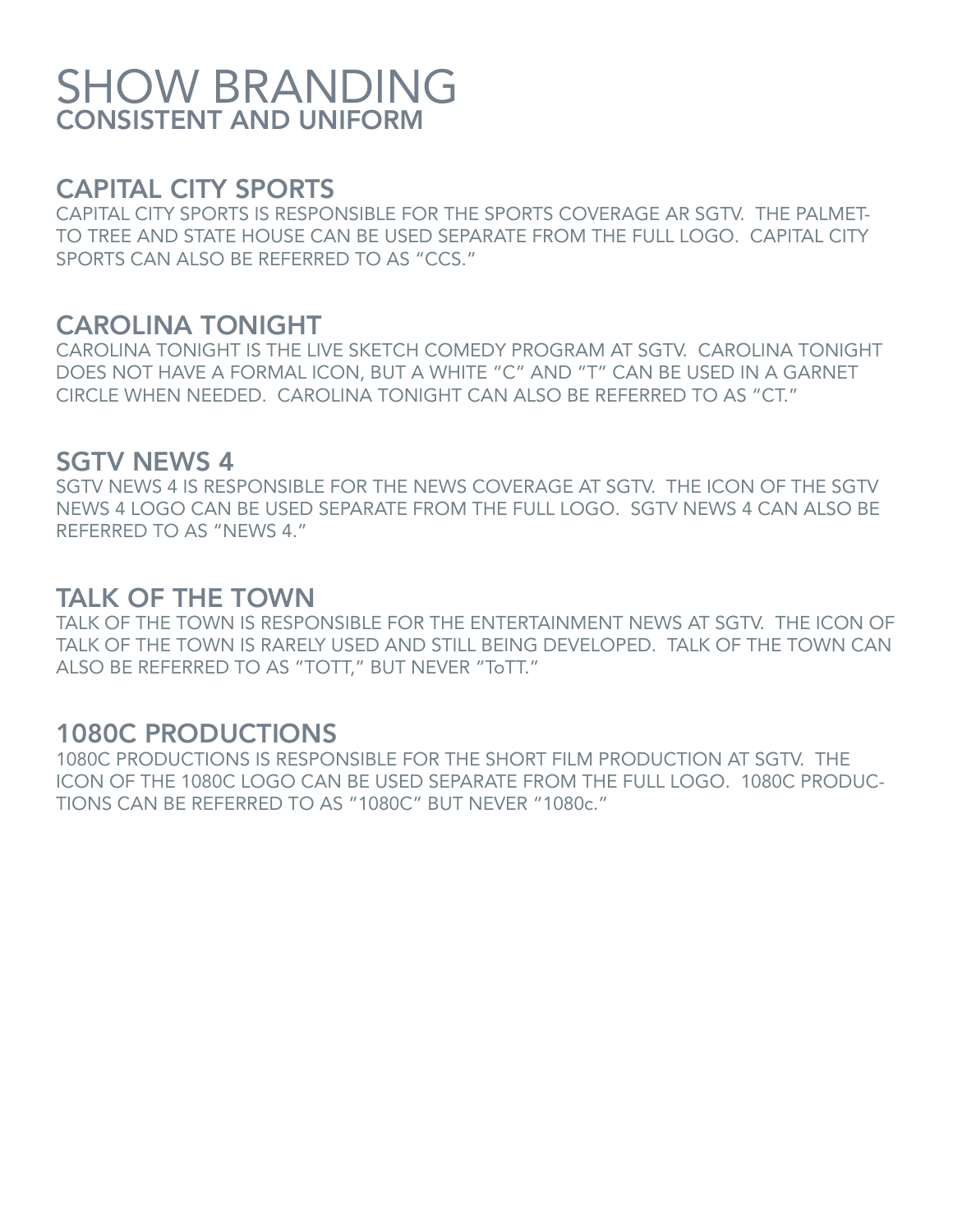





# TALK OF THE TOWN

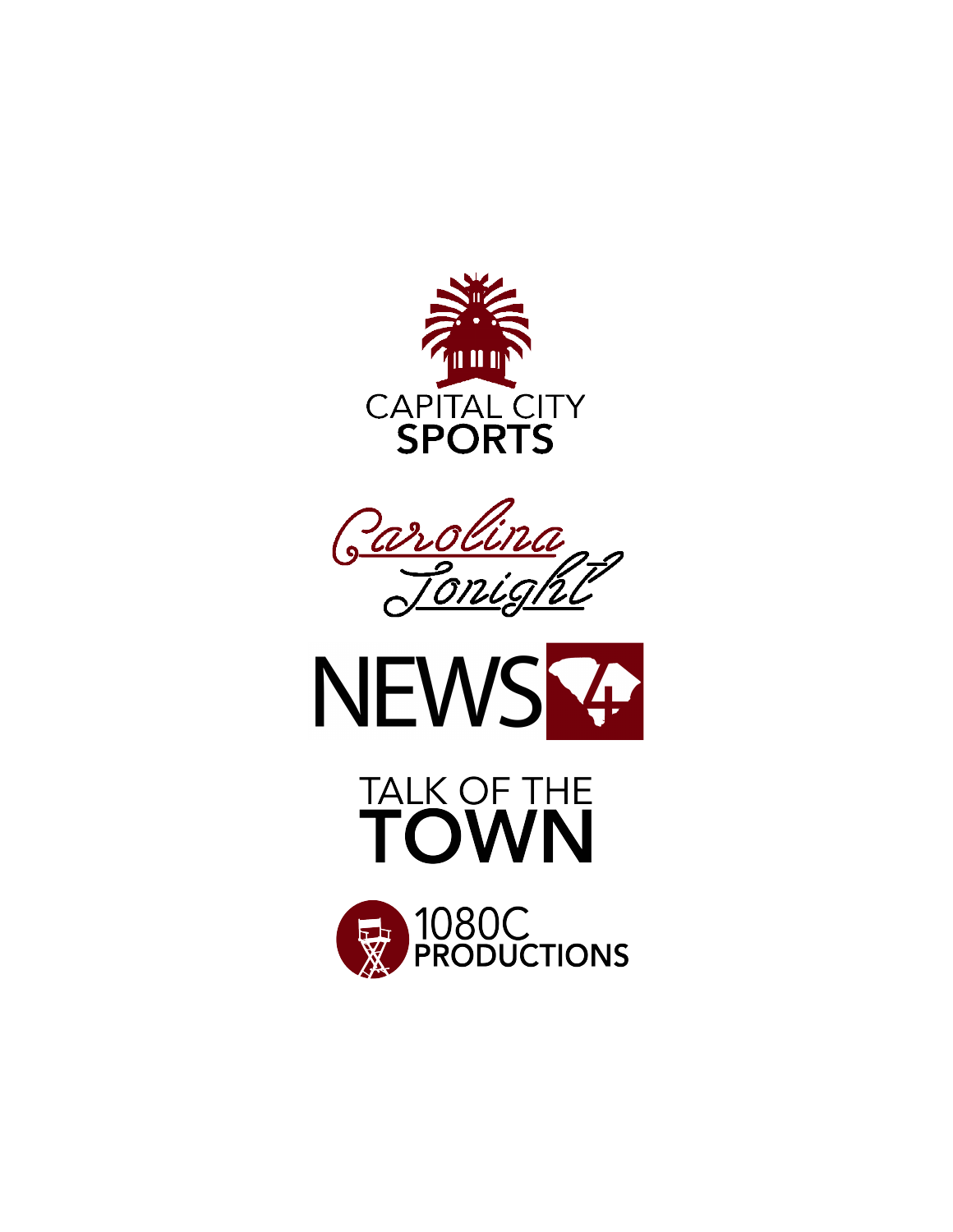

HEADLINE A

AVENIR ROMAN 30 PT

**HEADLINE B** AVENIR HEAVY 17 PT

HEADLINE C AVENIR HEAVY 14 PT

PARAGRAPH AVENIR ROMAN 12 PT

AVENIR SHOULD BE THE ONLY FONT USED FOR INTERNAL AND EXTERNAL COMMUNICA-TIONS. THIS INCLUDES ALL GRAPHICS UPLOADED ON SOCIAL MEDIA AS WELL AS ANY POST-ED FLIERS.

## **COLOR**



ALL TEXT SHOULD MATCH THE SLATE GREY COLOR. IF THE TEXT IS NOT LEGIBLE, WHITE (#ffffff) MAY BE USED, BUT ONLY AFTER SLATE GREY HAS BEEN DEEMED UNUSABLE.

## WITHIN GRAPHICS

WHEN MAKING SOCIAL MEDIA GRAPHICS AND PRINTED FLIERS, AVENIR BLACK AND ROMAN MUST BE USED. SIZING REGULATIONS DO NOT APPLY AS LONG AS TEXT IS LEGIBLE. COLORS FROM THE PRIMARY PALETTE ONLY MAY BE USED WHEN CREATING GRAPHICS.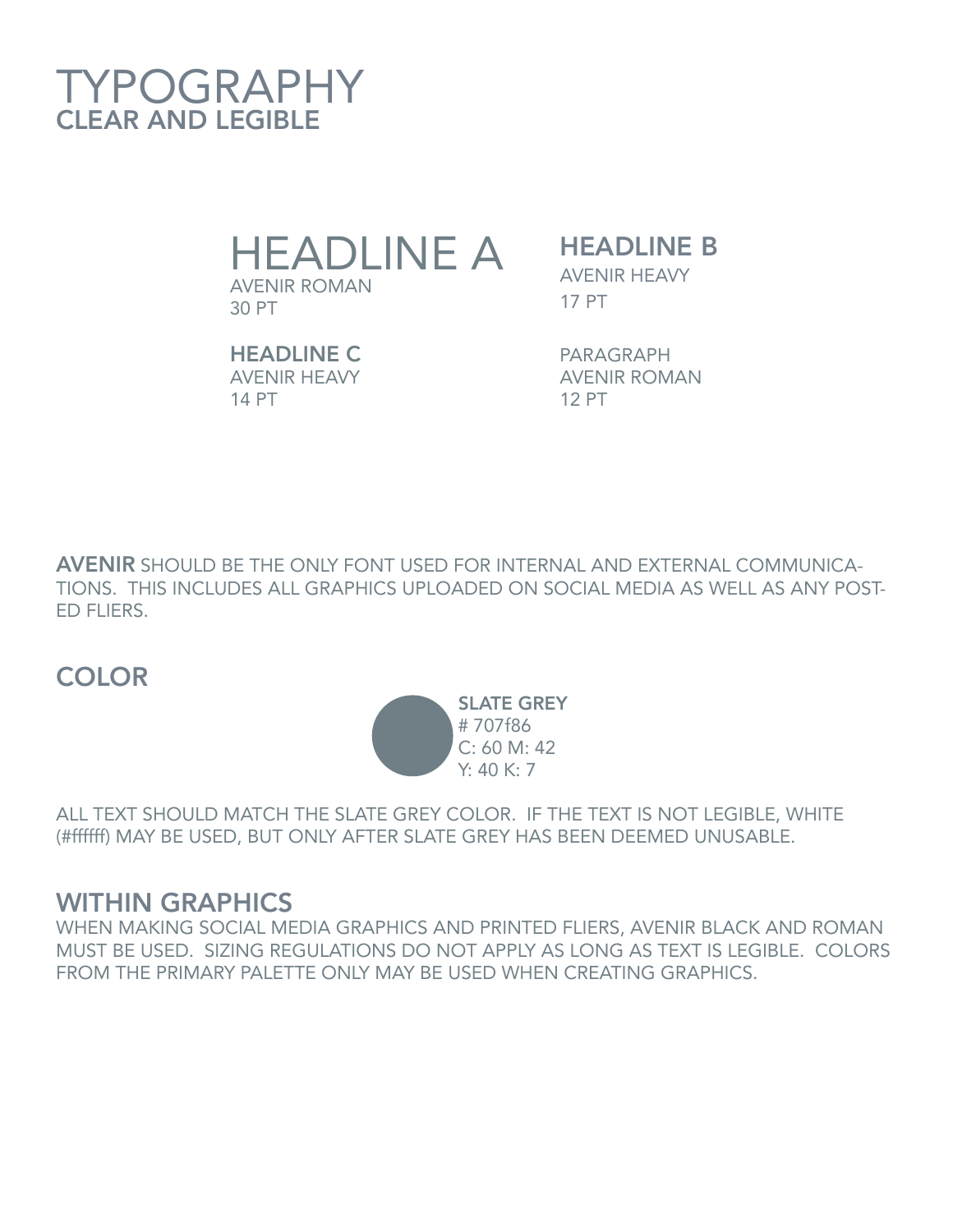# AVENIR ROMAN abcdefghijklmnopqrstuvwxyz ABCDEFGHIJKLMNOPQRSTUVWXYZ 1234567890 .,?!:;

# AVENIR HEAVY

abcdefghijklmnopqrstuvwxyz ABCDEFGHIJKLMNOPQRSTUVWXYZ 1234567890

.,?!:;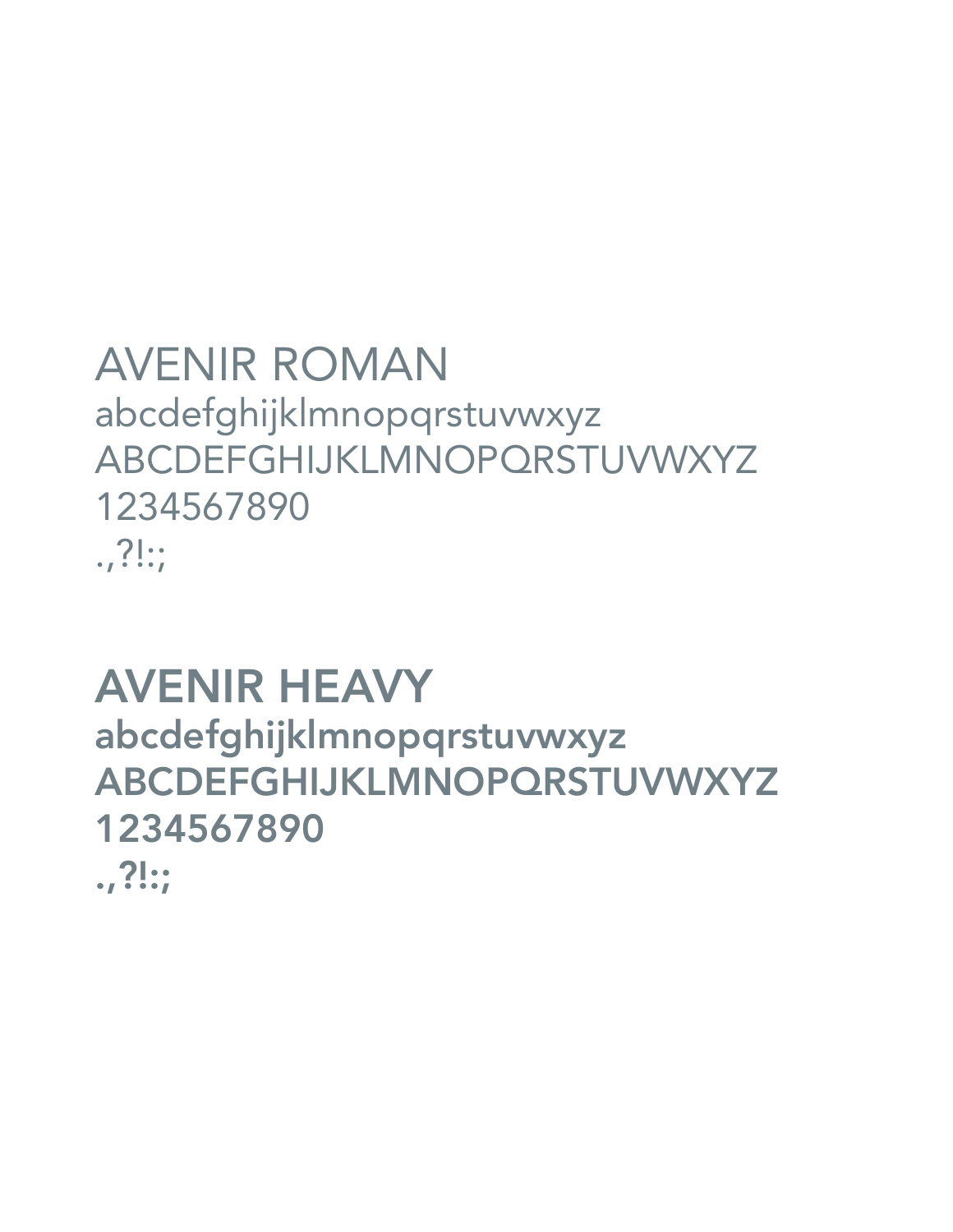# THE COLOR PALETTE INVITING AND MODERN



|  | THE SECONDARY PALETTE |
|--|-----------------------|
|  |                       |

| <b>SALMON</b> | <b>MED. BLUE</b> | <b>DEEP BLUE</b> | <b>SANDSTORM</b> |
|---------------|------------------|------------------|------------------|
| # e15756      | #4d8095          | #384660          | # fff2e3r        |
| C: 7 M: 81    | C: 73 M: 40      | C: 83 M: 70      | C: 0 M: 7        |
| Y: 64 K: 0    | Y: 32 K: 4       | Y: 41 K: 28      | Y: 15K:0         |